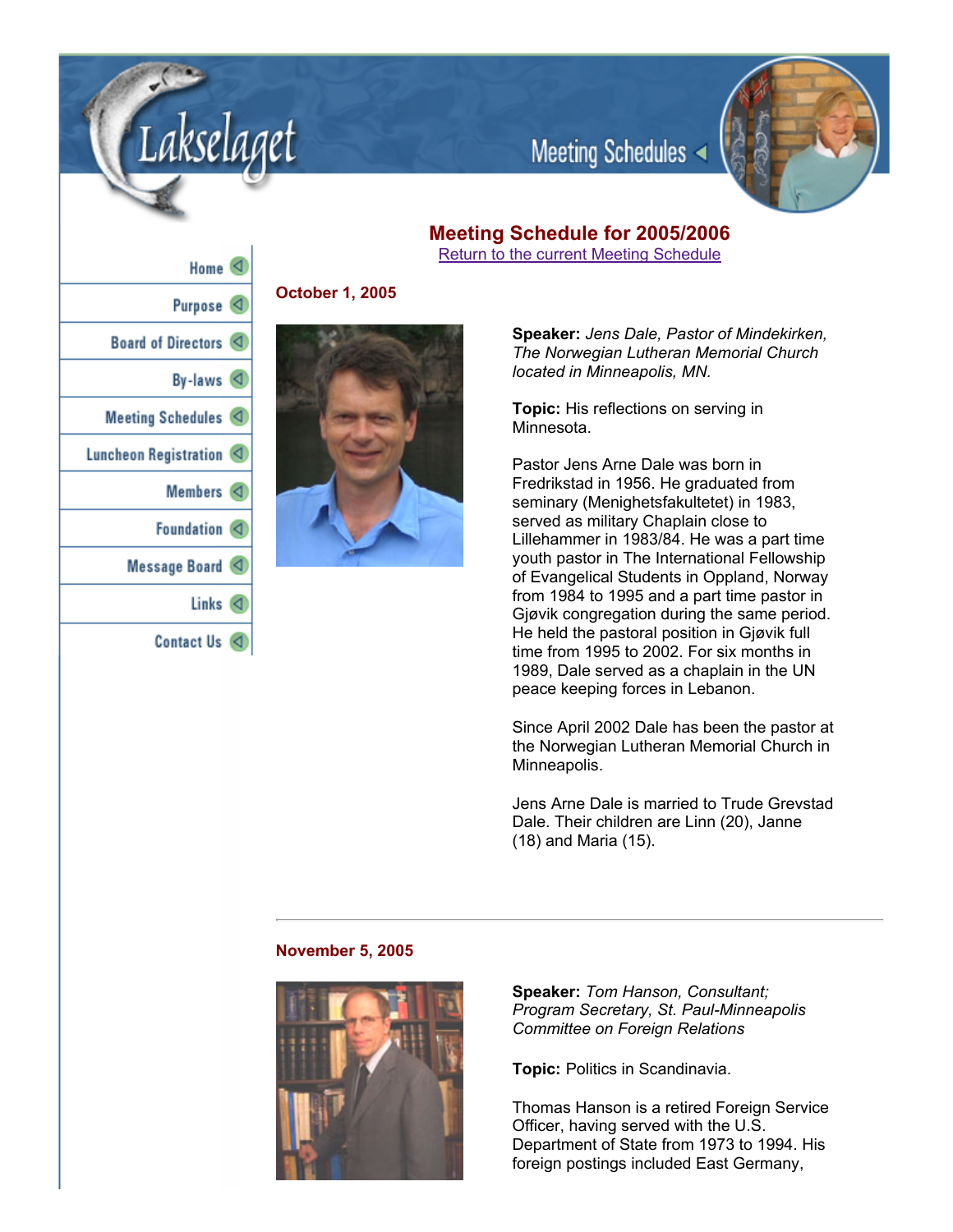France, Norway, the Soviet Union, Sweden, and the former Soviet republics of Georgia and Estonia. He has also worked on the foreign relations committees of the U.S. Senate and House of Representatives. Most recently he served as Director for NATO and European Affairs at the Atlantic Council of the United States in Washington, DC. Mr. Hanson received his BA degree from the University of Minnesota, and he holds graduate degrees from the Fletcher School of Law and Diplomacy; the Institute of Advanced International Studies in Geneva, Switzerland; and the National School of Administration (ENA) in Paris, France. His Norwegian roots are in Sogn and Hallingdal.

#### **December 3, 2005**



#### **Speakers:** *Twin Cities Hardingfelelag*

**Topic:** Hardanger fiddle: National Folk Instrument of Norway

The Twin Cities Hardingfelelag was founded in 1996 by Norwegian master fiddler Olav Jørgen Hegge of Valdres, Norway. He has taught Hardanger fiddle at the University of Oslo and the Ole Bull Academy in Voss. With his wife, Mary, of St. Paul, MN, Olav teaches dance from the Valdres region of Norway at workshops in Norway, Sweden and the United States. Olav teaches in the traditional aural Hardingfele style of playing, where students learn by rote.

The Twin Cities Hardingfelelag draws its members from all ability levels, from beginners to persons with classical violin background. It provides dance music at Scandinavian dances and events in the Twin Cities of Minneapolis/St. Paul and greater Minnesota.

In May 2005 the group was featured on the Norwegian NRK radio program "Alltid Folkemusikk". In June 2006 the group will make its first trip to Beitostølen, Norway to participate in the annual Landskappleik, a competition in dance and Hardanger fiddle.

*Members and guests are invited to wear their bunads to this event!*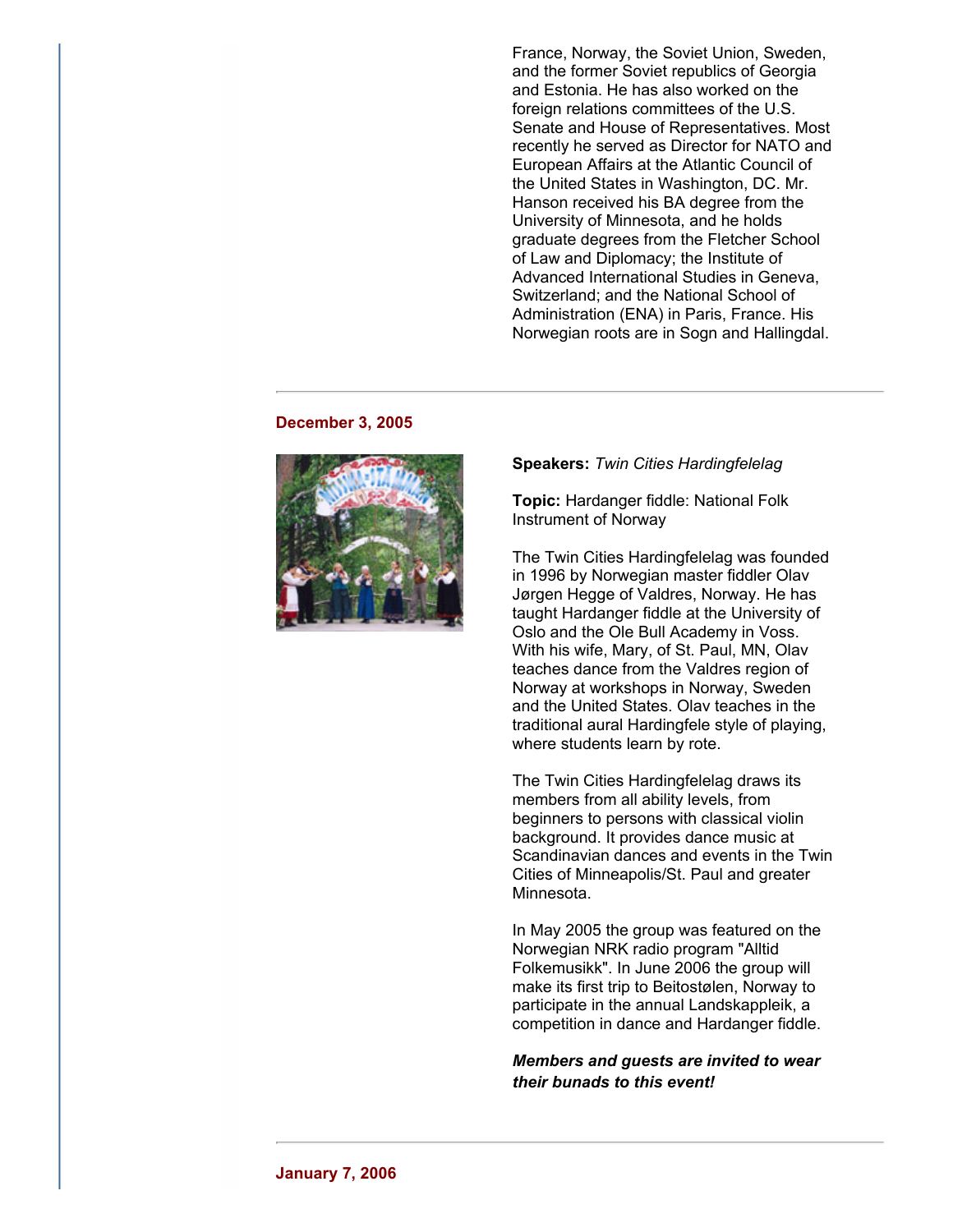

# **Speaker:** *Coleen Rowley*

## **Topic:** Ethics

Do not puff, shade, skew, tailor, firm up, stretch, massage or otherwise distort statements of fact," is the admonition from the FBI's law enforcement ethics presentation given nationwide one week before the 9-11 attacks and one that (now retired) Special Agent Rowley found difficult to forget afterwards. Maintaining ethical standards can become difficult, nearly impossible, for a whole host of reasons and in all kinds of professional settings and workplace dynamics.

The unfortunate decline of ethical behavior affecting almost all professional and social groups in this country requires greater focus upon the ethical decision-making process and the human-nature factors which adversely impact that process, including a simple "whistleblower test" listing the rare circumstances that must all exist in order to support stepping outside one's primary loyalties in the workplace when serious mistakes/issues arise.

## **February 4, 2006**



# **Speaker:** *Consul General Rolf W. Hansen*

**Topic:** Role of the Ministry of Foreign Affairs

Rolf W. Hansen began his role as Norwegian Consulate General to Minneapolis in November 2005. Prior to serving in Minnesota, he was the Senior Adviser for Small Arms and Light Weapons, Section for Global Security Issues and Crisis Management, Ministry of Foreign Affairs in Oslo. Additionally, he served as regional adviser for Middle East Affairs (Head of the Middle East Desk), Ministry of Foreign Affairs in Oslo and was head of the Norwegian Liaison Office to the UN Transition Assistance Group in Namibia (UNTAG) and Chargé d'áffaires a.i. of the Norwegian Embassy from 1989-91.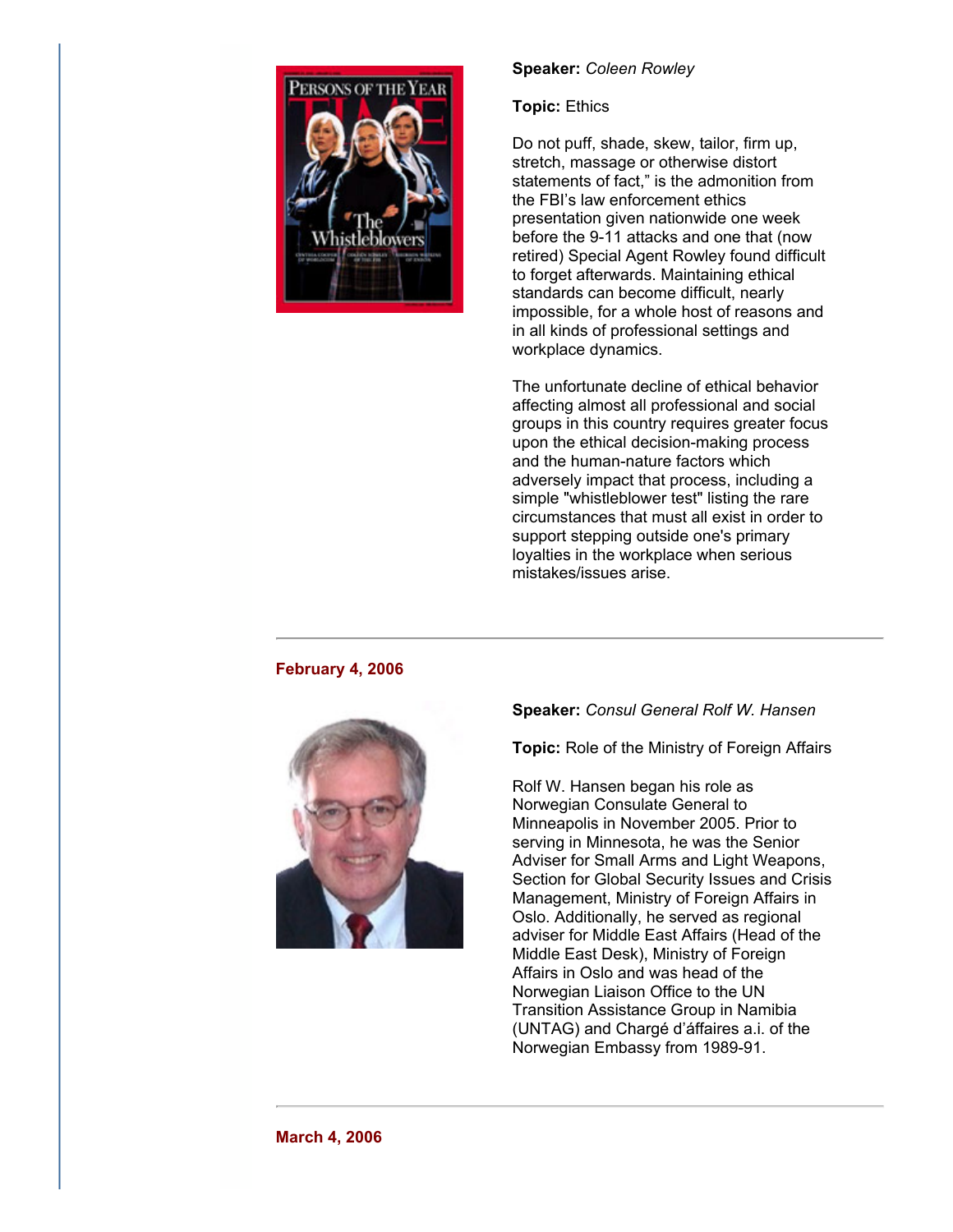#### **Speaker:** *Molly Yergens*

**Topic:** Art Education and Language Immersion

## **April 1, 2006**



#### **Speaker:** *Dolce Wind Quintet*

**Topic:** Emerging from Grieg's Shadow: A Lecture-Recital on Norwegian Wind Music with Dolce Wind Quintet"

Barb Moldenhauer, Dana Maeda, Karen Hansen, Vicki Wheeler, and Ford Campbell, members of the Dolce Wind Quintet, will present a lecture-recital of Norwegian wind music. The Dolce Wind Quintet consists of flute, oboe, clarinet, horn and bassoon. The ensemble presents recitals, premieres new works, performs at the Schubert Club, and participates in coaching sessions with the internationally renowned Bergen Wind Quintet.

Note: Dolce's members are all alumni of Norwegian-Lutheran colleges St. Olaf and Luther.

# **May 6, 2006**



## **Scholarship Month Student Presentations**

**Speaker:** *Guro Anne Brækken*

**Topic:** My experiences as an exchange student at the University of Minnesota.

As Lakselaget's 2005 scholarship recipient, Guro has spent the last year studying at the University of Minnesota. She is a student in graduate physics and numerical analysis, and is also assisting with research on superconductivity at the Department of Physics. Guro has a Master degree in Geophysics from the Norwegian University of Science and Technology.